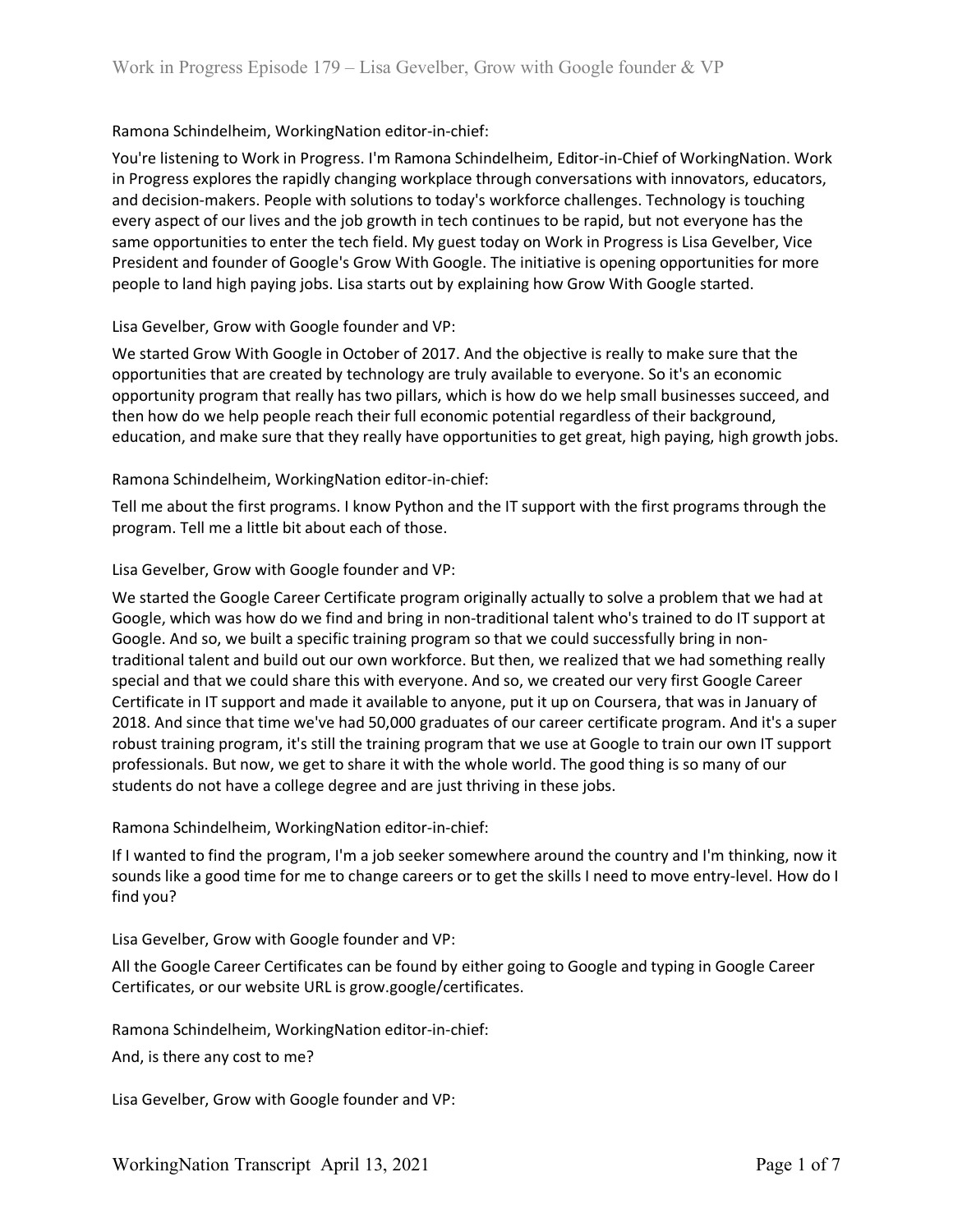So, Google doesn't charge a penny for these courses. They're absolutely free from our perspective, but we do host them on Coursera and Coursera has a small fee. So each of our certificates can be done for \$39 a month. Most people finish in three to six months, so the total cost for most people would be 120 to \$240.

Ramona Schindelheim, WorkingNation editor-in-chief:

That's fantastic. And then, once you have the certificate, is there a way to get connected with employers?

Lisa Gevelber, Grow with Google founder and VP:

The best thing about the Google Career Certificate program is actually that it's not just a job training program. We have an employer consortium that is growing by the day. We already have 130 employers in the US who are eager to hire graduates of the Google Career Certificate program, because these employers have an important problem too. There's 1.3 million open jobs in the four fields that we teach the Google Career Certificates. And the employers are out there looking for great talent and ideally also diversifying their workforces. So, the Google Career Certificates is a win for everyone. It helps job seekers get the skills they need for these in-demand, high paying jobs, but it also really helps the employers fill their talent pipeline with non-traditional talent. So, it's really a win for everyone.

Ramona Schindelheim, WorkingNation editor-in-chief:

If I'm totally a tech novice, is this for me? Can I learn something that's actually going to put me to work?

Lisa Gevelber, Grow with Google founder and VP:

Absolutely. Nobody was born know and how to do tech. Everybody has to learn it. And the good news is most people are fabulous learners. And some of the career fields that we've chosen are more technical than others, so we now offer the Google Career Certificates in four fields. IT support, which was the original one. But now, we also offer project management, data analytics, what's called user experience design, which is the creative field of how we all interact with websites or apps on our phones. You don't have to be techie per se to get into one of these fields. And all of the Google Career Certificates are developed and taught by Google professionals who have decades of years of experience in the field. So, they know exactly what it takes to be successful in these jobs. And that's what we teach people, right? Our goal is to teach you everything you need to know to be job ready for an entry-level job in one of these four fields.

Ramona Schindelheim, WorkingNation editor-in-chief:

After you get an entry-level job, is there any other training through Grow With Google that can help you advance? Or, is it then you have to find the next step on your own?

#### Lisa Gevelber, Grow with Google founder and VP:

Actually, we connect graduates directly with employers. We do a bunch of things. So first, we know that just because you learned a skill doesn't mean you know how to express it well necessarily on a resume. So, we provide resume templates that are specific to the field. So we're going to help you take the skills that you just learned through the Google Career Certificate, and then translate that onto a piece of paper so that you can show employers what you know, how to do. We also offer free big interview training. And that's a great opportunity for people to practice their interviewing skills on top of having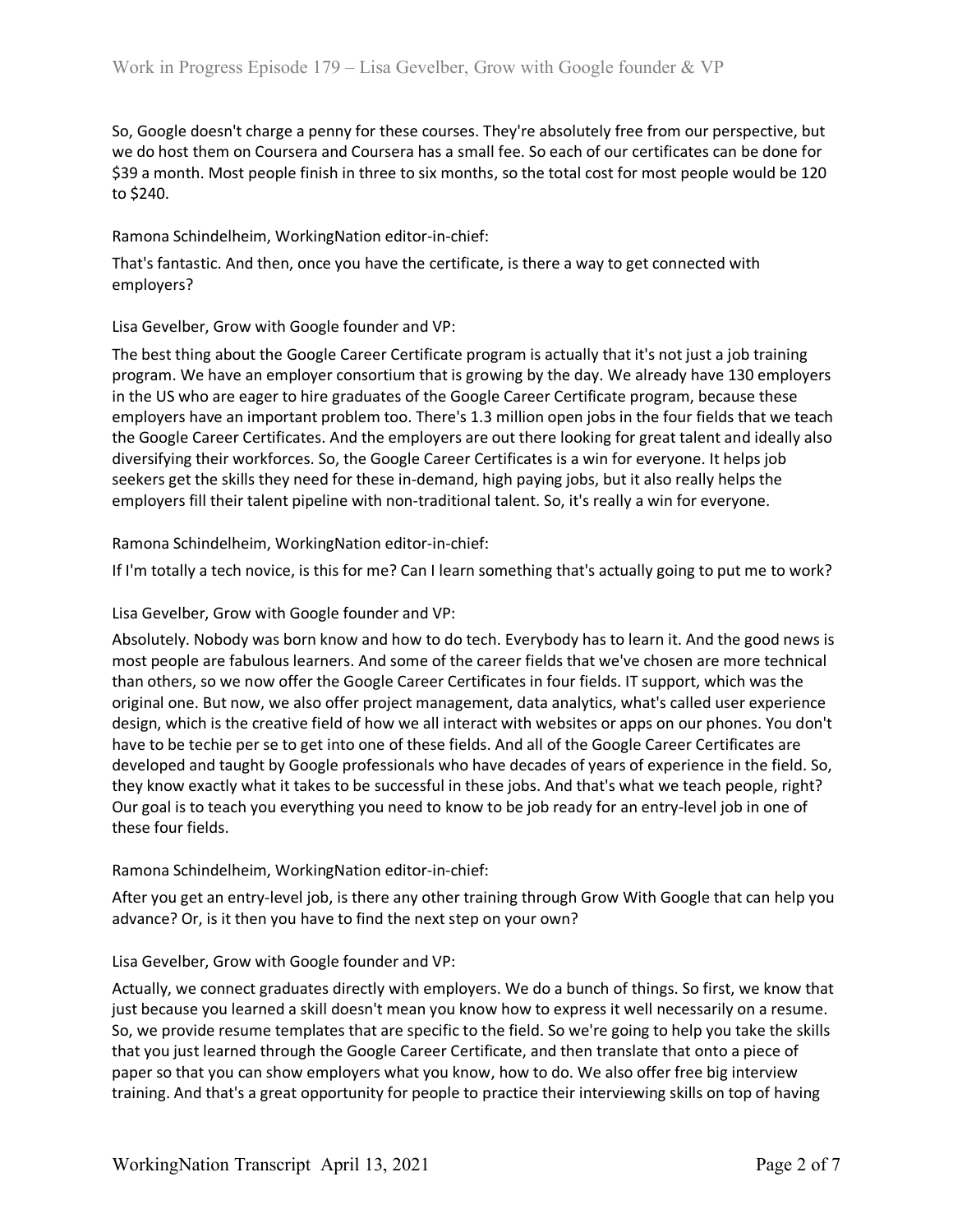their resume help. And then we do connect graduates directly with our employer consortium, which includes 130 employers all around the country, all different types of companies.

## Lisa Gevelber, Grow with Google founder and VP:

So we have retail companies like a Walmart or a Home Depot, but we also have tech companies, Google of course, is hiring graduates. But so is Intel, so is Infosys, so is Snap. There's a whole range of employers in our employer consortium. And we know that these jobs exist everywhere in our country, right? We picked jobs that were already in-demand, that were in high growing field, so you'd know if you get into this field, you'll have a job for a very long time. You don't have to worry about it going away. And those jobs exist all over the country. You don't have to move to Silicon Valley to get a job as a data analyst, for example.

## Ramona Schindelheim, WorkingNation editor-in-chief:

What I really find interesting is that Anthem, I think is another one of your, and that's a healthcare company, correct?

Lisa Gevelber, Grow with Google founder and VP:

Yeah. Anthem is one of the employer consortium members.

## Ramona Schindelheim, WorkingNation editor-in-chief:

Yeah. And that really goes to the point that everything has become tech-centric. It doesn't matter what company, what industry you were in. People they need the internet. There's remote workers. A lot of databases are obviously on the internet. So a data analytics course, an entry-level course, can be very useful. You could use those skills in almost any industry.

#### Lisa Gevelber, Grow with Google founder and VP:

Absolutely. Data analytics is in-demand everywhere. So pretend you were even working in retail and you loved retail, but you didn't necessarily want to be a store employee forever. There's lots of great jobs in data analytics in retail companies. So you can still combine your passion for retail, but get into a high demand, higher paying role. All the jobs in our career certificate fields are in-demand and high growing, but also high paying. So the average entry-level salary in our four career fields is \$69,000 a year or more. So that's a great jump up if someone had a in-store retail job and becomes a data analyst at a retail firm, that's probably a really great step-up in terms of both income, but also career opportunity.

#### Ramona Schindelheim, WorkingNation editor-in-chief:

And I noticed that part of your rollout of the new certificate programs, you've offered scholarships as well. Tell me a little bit about the scholarships and how to access those.

#### Lisa Gevelber, Grow with Google founder and VP:

Yeah. We have a 100,000 scholarships that Google is giving for folks to use on these Google Career Certificates. The first 30,000 actually, we're giving directly to workforce development boards around the country to help folks who have been unemployed because of the pandemic. And the rest of the scholarships are being distributed through a network of non-profits that we have created, really phenomenal organizations. There are folks like Merit America, Per Scholas, Goodwill, the YWCA, NPower who works with veterans. So many amazing organizations who are on the frontline and they're really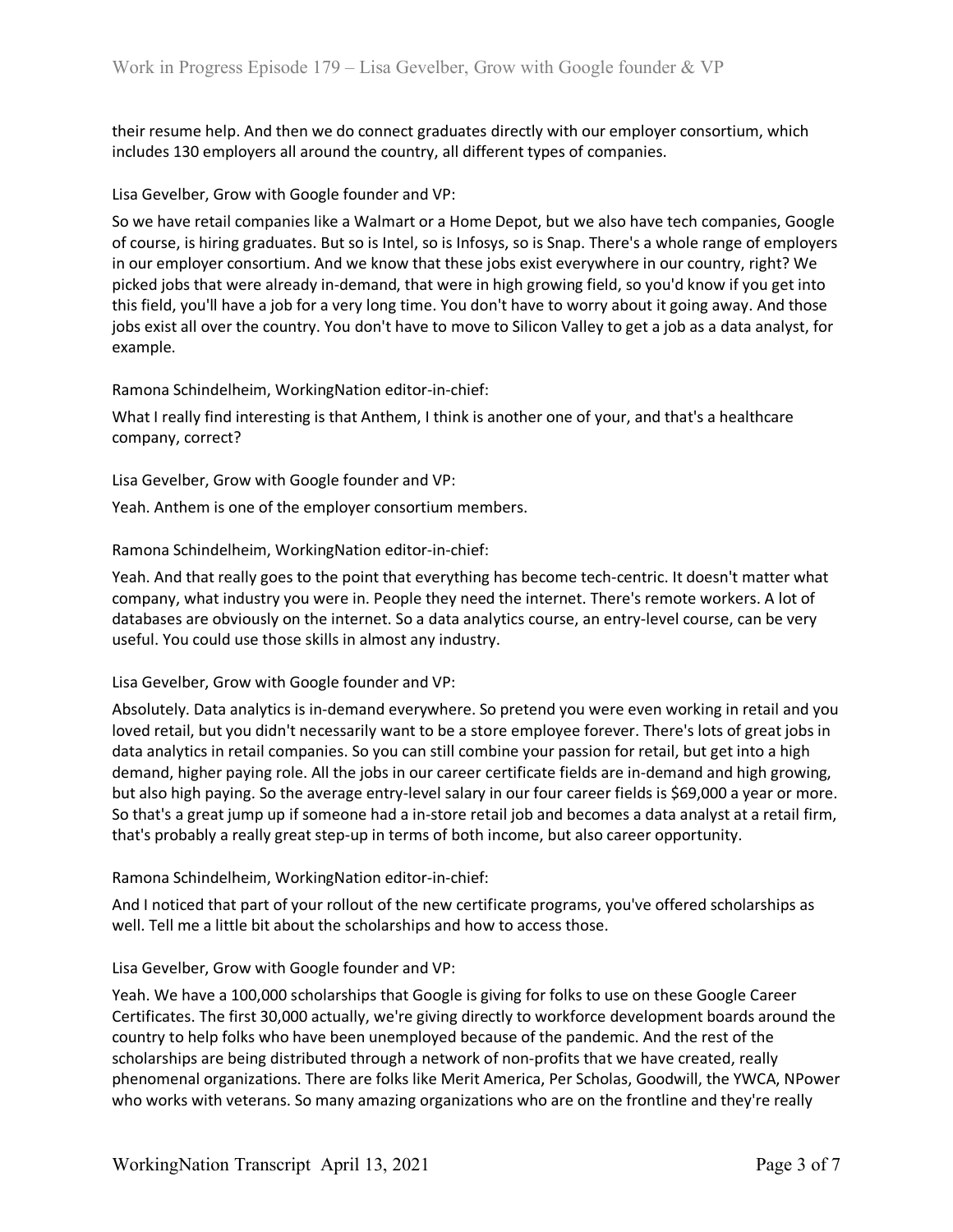providing extra wrap around support and a kind of a cohort based learning environments for folks who want that. And so, we're providing the scholarships directly through those non-profit organizations.

## Ramona Schindelheim, WorkingNation editor-in-chief:

And how are you going about to diversify this workforce? Because we've talked at WorkingNation a lot about in the tech field, in particular, there's a diversity gap in the tech field. How are you trying to close that?

## Lisa Gevelber, Grow with Google founder and VP:

Yeah. We've been really excited to see that our first certificate, the one we have the most experience with, in IT support really did a great job of attracting and graduating non-traditional talent in tech. So 53% of our graduates are from non-traditional tech groups. So minorities, veterans, and women. And, we were so excited to see that. And I do think also the partnerships that we have with all these frontline organizations is helping with that as well. They have outreached into lots of underserved communities and they're helping bring folks into the program and encourage them. One of the other things that we're really excited about is that we just announced a partnership with Guild Education. And so, Guild works with Fortune 1000 employers like Walmart, Chipotle, Lowe's, Disney, Discover to help reskill their workforces. And so, through our partnership with Guild, we're helping reskill the workforces of some of those big organizations with tons of frontline workers.

## Ramona Schindelheim, WorkingNation editor-in-chief:

When you're looking at what your next step for certificates are, how are you finding out which programs? What jobs are in-demand? I'm assuming you're going to add more as you go. So, how are you finding that information? Where are you getting your intel on that?

# Lisa Gevelber, Grow with Google founder and VP:

Yeah, so we use a bunch of data sources. We look at job postings. We look at Burning Glass data. And we also look at Bureau of Labor Statistics data as well, to try to see which professions are in-demand, high growing, high paying. And obviously, we're only going to teach things for which Google has expertise because one of the special things about this program as it is entirely built by Google employees with decades of years of experience in those fields. We're going to teach the stuff that we know best. So we find the intersectionality between what's in-demand, growing, and pays well, and what it makes sense for Google to teach. And also, we really care that these are professions that you wouldn't need a college degree for.

#### Lisa Gevelber, Grow with Google founder and VP:

The reality is they're 80 million American workers in this country without a college degree who feel like good jobs can be out of reach for them. And we wanted to break down that barrier. We wanted to make sure that a college degree was not necessary for economic success in our country. And so, when we built these certificates, we did it with an eye to ensuring that we're building an economy and a job market that really works for everyone. And we're trying to do our part to make sure that people can easily get the skills they need to access these really good jobs.

Ramona Schindelheim, WorkingNation editor-in-chief:

Do you have a partnership with Opportunity@Work?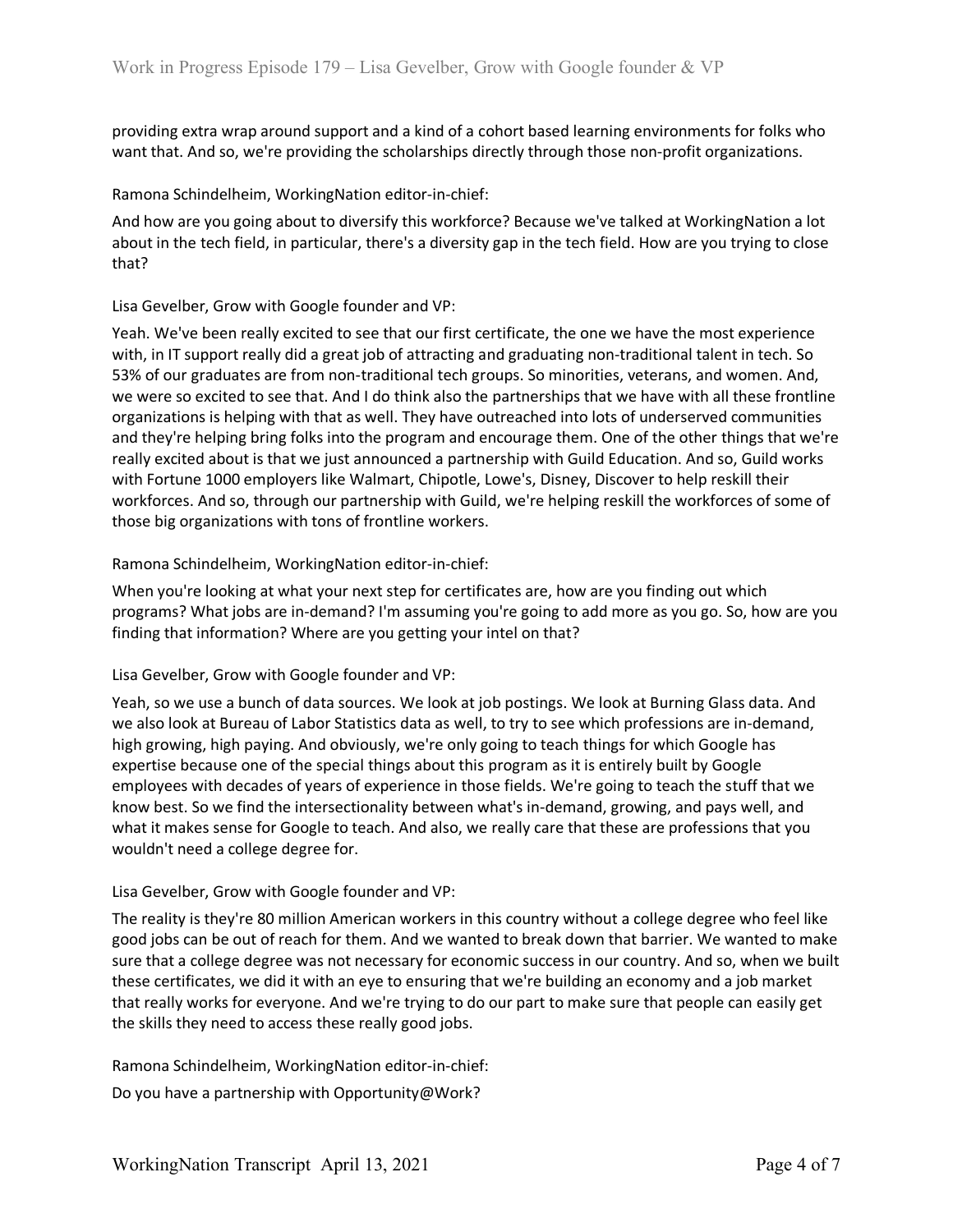# Lisa Gevelber, Grow with Google founder and VP:

We do. Actually, we've been working with Opportunity@Work for years. And most recently, we announced a grant that we're giving them to help do research exactly in this field of expanding opportunity.

## Ramona Schindelheim, WorkingNation editor-in-chief:

I want to go back a little bit, kind of to the beginning. Have you been involved, Lisa, from the very beginning with Grow With Google? And, how did that get formed? What was the thinking behind that?

## Lisa Gevelber, Grow with Google founder and VP:

Yeah, I have actually founded Grow With Google. It's one of my favorite things I've done in my whole life. And the career certificates are one of the accomplishments I'm most proud of actually in my life. So in 2017, we took a step back as a company and we thought about all the good that we do with our products. Providing access to information for everyone, making sure it's universally accessible and useful, and a whole bunch of other things we do with our products. But we knew as a company that we wanted to be contributing in so many more ways, and we wanted to focus on a few areas. And one of those areas was economic opportunity. So we took a step back and we said, how can we use our products and our people, and really think about making a huge impact in terms of economic opportunity, not just with philanthropy, which we do quite a bit of, but in other more systemic ways.

## Lisa Gevelber, Grow with Google founder and VP:

And so, we created Grow With Google and launched it in October of 2017. And ever since then, we have really been looking for ways to do a whole bunch of things. But, one of the most important has always been how do we help people without a college degree live up to their full economic potential. And we think we can play a huge role in that, and that these career certificates are materially going to change the opportunity for many folks, because it's not just a training program, right? It's job training plus we've brought the employer network to the table. So, we built our career certificates with employer input and feedback. So we knew, we were building exactly what they want to hire for.

#### Lisa Gevelber, Grow with Google founder and VP:

And then, we've also brought so many other parts of the ecosystem together. So, we have these nonprofit organizations that help folks on the front lines. We also have over a 100 community colleges, and we're just this year entering career and technical high schools as well. So what we've done is really kind of catalyze and knit together the entire ecosystem to ensure that it's so much more than a training program, but that it really will provide economic advancement for so many people.

Ramona Schindelheim, WorkingNation editor-in-chief:

So, how long have you been with Google?

Lisa Gevelber, Grow with Google founder and VP: I just had 11 years.

Ramona Schindelheim, WorkingNation editor-in-chief: And, did you ever think you were going to be part of the workforce ecosystem?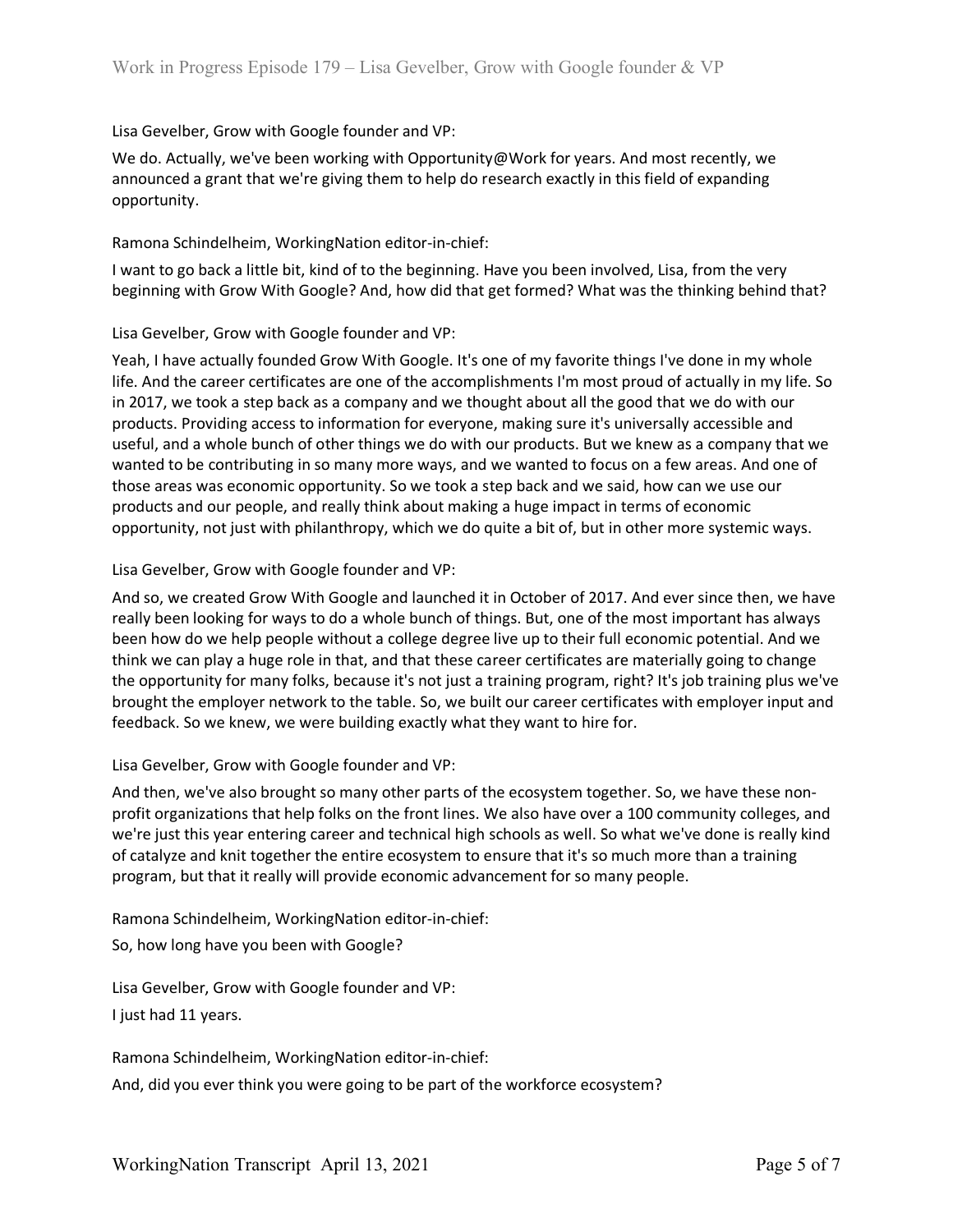# Lisa Gevelber, Grow with Google founder and VP:

Well, it's very funny that you asked that. Because, I won't tell you how many years ago, but many decades ago, when I was in college I worked in Chicago on the summer jobs for youth program there. And my job was to put 125 inner-city Chicago kids to work for the summer. It was a really formative experience to me because I realized the power of giving someone a great job who didn't necessarily grow up in an environment where everyone around them was in thriving jobs. And ever since that moment, I've been super committed to personally doing what I can to help kind of level the playing field of opportunity. So it's definitely been a huge and momentous thing in my life to be able to found the Grow With Google, and to come up with this career certificate program at scale to really make a huge difference. And I think, creating this opportunity for economic mobility for so many people.

Ramona Schindelheim, WorkingNation editor-in-chief:

How many people have gone through the certificate program so far?

Lisa Gevelber, Grow with Google founder and VP:

We launched our first career certificate, the IT support certificate in January of 2018. So we've been at it for about two years, and 50,000 people have graduated from that program. We've just in the past two weeks was when we launched the three additional career fields, so it's all super new in those fields.

Ramona Schindelheim, WorkingNation editor-in-chief:

If I'm sitting at home, listening to this, what would you say to me to tell me that this is really an opportunity for me that I should pursue?

#### Lisa Gevelber, Grow with Google founder and VP:

Everyone has so much potential. There's really talent everywhere. But sometimes, we don't think of ourselves in a particular job or maybe thought it was out of reach. But at its heart of hearts, IT support is about problem solving, and project management is about being organized, and user experience design is a little bit about creativity and understanding how people work, right? So these are all skills that lots of people have. They just didn't until now have access to a really accessible training program. So they could learn the additional skills they need to take the skills they already have and kind of put them to work in these high paying fields.

Lisa Gevelber, Grow with Google founder and VP:

And I think what's new and different about what we're doing is the full ecosystem we're bringing to bear to provide access to opportunity. But also the fact that we put all the training you need up online, so that people can access it on their own time at their own pace. A lot of folks just don't have the luxury to sit in a classroom all day, they're working. And so, we really built this program for working people so that it works for them on their schedule. And so, folks have a lot of the skills they need, there's just a lot of knowledge about these fields that we can impart to them through this online medium, which I think is really powerful.

Ramona Schindelheim, WorkingNation editor-in-chief:

And then, on the other end of it, they get a certificate that signals to employers the skills that they have.

Lisa Gevelber, Grow with Google founder and VP: